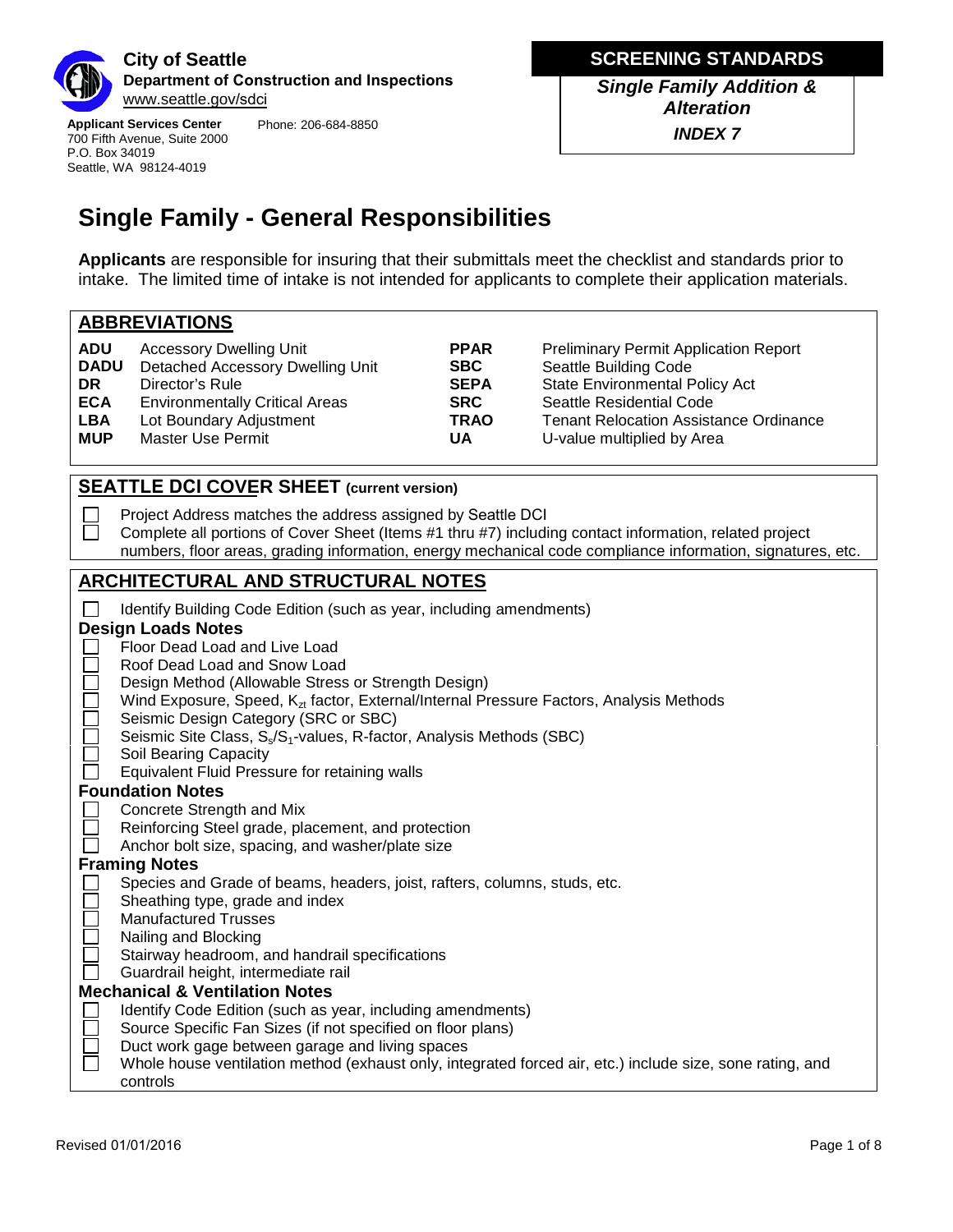| <b>Single Family Add and Alt</b> |  |
|----------------------------------|--|
| <b>INDEX7</b>                    |  |

| <b>Energy Notes</b>                                                                                                    |
|------------------------------------------------------------------------------------------------------------------------|
| Identify Code Edition (such as year, including amendments)                                                             |
| Heated floor Area (gross)                                                                                              |
| Area of Exterior Doors                                                                                                 |
| Area of glazing in walls                                                                                               |
| Area of Skylights                                                                                                      |
| Glazing % (all glass)                                                                                                  |
| <b>LAND USE CODE ANALYSIS AND DOCUMENTATION</b>                                                                        |
| <b>Lot Coverage</b>                                                                                                    |
| Show area calculations of all principal and accessory structures                                                       |
| Identify allowed lot coverage                                                                                          |
| Identify total lot coverage                                                                                            |
| Identify exceptions used (i.e. 18" overhang including gutter)                                                          |
| <b>Structure Height</b>                                                                                                |
|                                                                                                                        |
| Identify maximum structure height allowed                                                                              |
| Identify proposed structure height                                                                                     |
| Identify exceptions used (i.e. pitched roof, rooftop features, sloped lot height bonus)                                |
| Sloping lot height bonus documentation (calculate to nearest inch)                                                     |
| Calculations for average elevation of low grade wall and of high grade wall                                            |
| Calculations for difference between average high and average low elevations                                            |
| Identify distance between average low point and average high point                                                     |
| Calculations for slope on lot (difference in average elevations divided by distance between these points)              |
| Calculations for additional height allowed (slope of lot divided by .06)                                               |
| <b>Front Yard Averaging</b>                                                                                            |
| Provide a partial block front plan showing nearest single family structures used for averaging                         |
| Dimension the distance from proposal site side lot lines to single family structures used for averaging                |
| Dimension the distance from front lot lines of each structure used for averaging to the wall nearest to the street     |
| Dimension all portions of front facade of each structure used for averaging purposes and show percentages              |
| Identify portion of each structure used for averaging purposes (i.e. enclosed porch, living area, etc.)                |
| Provide calculations demonstrating how front yard requirement for proposal site was determined                         |
| <b>SITE PLAN</b>                                                                                                       |
| <b>General Information</b>                                                                                             |
| Project site address                                                                                                   |
| Scale $1" = 10'$ or $1/8" = 1'$                                                                                        |
| Legal description/s (Include easement legal description and recording number)                                          |
| Existing and proposed easement location and dimensions (side yard, ingress & egress, pedestrian access                 |
| $etc.$ )                                                                                                               |
| King County Assessor's Parcel Number (APN)                                                                             |
| North arrow                                                                                                            |
| Identify and dimension all property lines and show bearings                                                            |
| <b>Street and alley information</b>                                                                                    |
| Names of adjacent streets                                                                                              |
| Street and Alley right-of-way width                                                                                    |
| Identify elevation at center of developed roadway if a change to access or parking is proposed                         |
| Street, alley improvement type, and width (asphalt, concrete, gravel, 24' wide, or specify "unimproved")               |
| Sidewalk location or specify "no sidewalk"                                                                             |
| Curbcut width and distance from adjacent property lines                                                                |
| Label curbcuts as "existing" or "proposed"                                                                             |
| Identify all physical restrictions to site access (utility poles, rockeries, street trees, Metro bus stops, etc.) if a |
| change to access is proposed                                                                                           |
|                                                                                                                        |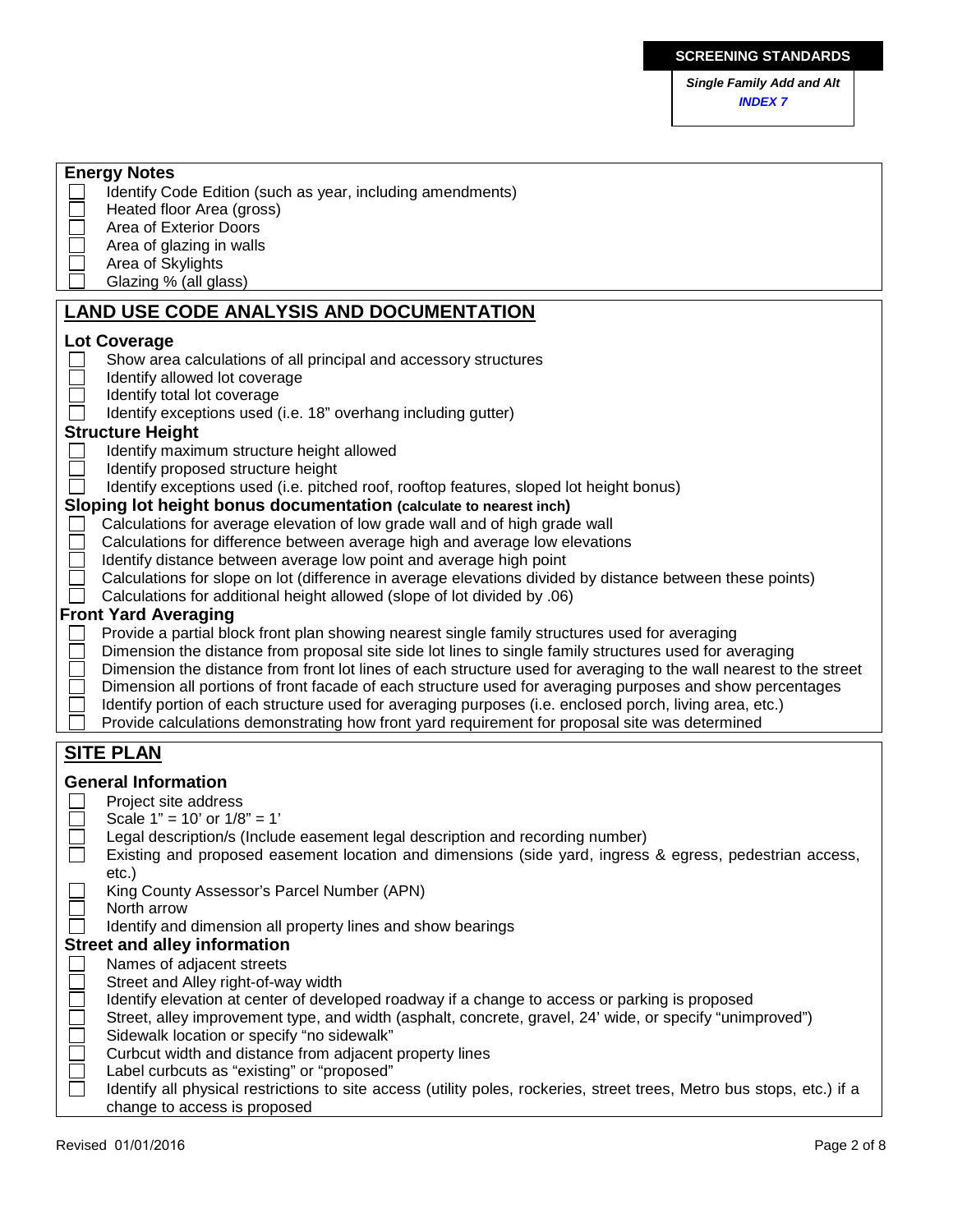|        | <b>Development Information</b>                                                                                                                                                              |  |  |  |  |  |
|--------|---------------------------------------------------------------------------------------------------------------------------------------------------------------------------------------------|--|--|--|--|--|
|        | Dimension distances from all portions of the building to front, side, and rear property lines                                                                                               |  |  |  |  |  |
|        | Identify new and existing structures or portions of structures                                                                                                                              |  |  |  |  |  |
|        | Dimension and label all portions of the structure (exterior walls, porches, decks, stairs, cantilevers, roof                                                                                |  |  |  |  |  |
| $\Box$ | overhangs, chimneys, etc.)                                                                                                                                                                  |  |  |  |  |  |
| $\Box$ | Identify accessory structures.                                                                                                                                                              |  |  |  |  |  |
|        | Dimension distances between structures on property                                                                                                                                          |  |  |  |  |  |
| Ō      | Label and dimension surface parking space/s, driveways                                                                                                                                      |  |  |  |  |  |
|        | Identify existing and finished grade elevation of driveway at property line if a change to access or parking is<br>proposed.                                                                |  |  |  |  |  |
|        | Identify finished grade elevation at garage if a change to access is proposed                                                                                                               |  |  |  |  |  |
|        | Label and dimension rockeries, site retaining walls, fences, arbors, trellises, patios, walkways, etc.                                                                                      |  |  |  |  |  |
|        | Locate and dimension all window wells, fireplaces, chimneys, etc.                                                                                                                           |  |  |  |  |  |
|        | Location, caliper, and species of exceptional and significant trees                                                                                                                         |  |  |  |  |  |
|        | <b>Height details for New Addition or Roof Modification</b>                                                                                                                                 |  |  |  |  |  |
|        | Identify existing and finished grade at each building corner                                                                                                                                |  |  |  |  |  |
|        | For pitched roofs – identify elevation at top of plate, top of roof peak/s, (top of roof decks if applicable)                                                                               |  |  |  |  |  |
|        | For flat roofs, identify elevation at top of roof structure, top of roof decks if applicable                                                                                                |  |  |  |  |  |
|        | Additional requirements - Sloping lot height bonus details for New Addition or Roof Modification                                                                                            |  |  |  |  |  |
|        | Locate and identify the average elevation point on high grade wall (TIP 220)                                                                                                                |  |  |  |  |  |
|        | Locate and identify the average elevation point on low grade wall                                                                                                                           |  |  |  |  |  |
|        | Show and dimension line between average high point and average low point                                                                                                                    |  |  |  |  |  |
|        | Provide contour lines from survey at 2 foot intervals (minimum) with top of wall & roof elevations (TIP 220)                                                                                |  |  |  |  |  |
|        |                                                                                                                                                                                             |  |  |  |  |  |
|        |                                                                                                                                                                                             |  |  |  |  |  |
|        | <b>DEMOLITION PLAN</b> (may be included on Floor Plan if clear)                                                                                                                             |  |  |  |  |  |
|        | Show existing floor plan and/or elevations                                                                                                                                                  |  |  |  |  |  |
|        | Indicate existing framing including beams, joists, bearing walls, columns and shear walls                                                                                                   |  |  |  |  |  |
|        | Show all existing items to be demolished/removed                                                                                                                                            |  |  |  |  |  |
|        | Show all existing items to remain                                                                                                                                                           |  |  |  |  |  |
|        | <b>FLOOR PLANS</b>                                                                                                                                                                          |  |  |  |  |  |
|        |                                                                                                                                                                                             |  |  |  |  |  |
|        | <b>General Information</b>                                                                                                                                                                  |  |  |  |  |  |
|        | North arrow                                                                                                                                                                                 |  |  |  |  |  |
|        | Scale $\frac{1}{4}$ " = 1'                                                                                                                                                                  |  |  |  |  |  |
|        | Label floor level $(1st, 2nd)$ , basement, etc.)                                                                                                                                            |  |  |  |  |  |
|        | <b>Identify New versus Existing</b>                                                                                                                                                         |  |  |  |  |  |
|        | Use of each room                                                                                                                                                                            |  |  |  |  |  |
|        | If framing is shown, identify which floor level framing (i.e. "1 <sup>st</sup> floor plans, $2^{nd}$ floor framing")                                                                        |  |  |  |  |  |
|        | Reference call outs for cross sections and details                                                                                                                                          |  |  |  |  |  |
|        | <b>Floor plan information</b>                                                                                                                                                               |  |  |  |  |  |
|        | Overall dimensions (exterior wall to exterior wall)                                                                                                                                         |  |  |  |  |  |
|        | Dimension location of all interior walls and columns, from each other and from outside of exterior walls                                                                                    |  |  |  |  |  |
|        | Identify egress window/s                                                                                                                                                                    |  |  |  |  |  |
|        | Show details of the fire barrier required between attached garage and dwelling                                                                                                              |  |  |  |  |  |
|        | Location and dimensions for windows and doors on plan. Include height, width, location, and type (i.e. slider,<br>casement, awning), U-value fire rating on plan or at door/window schedule |  |  |  |  |  |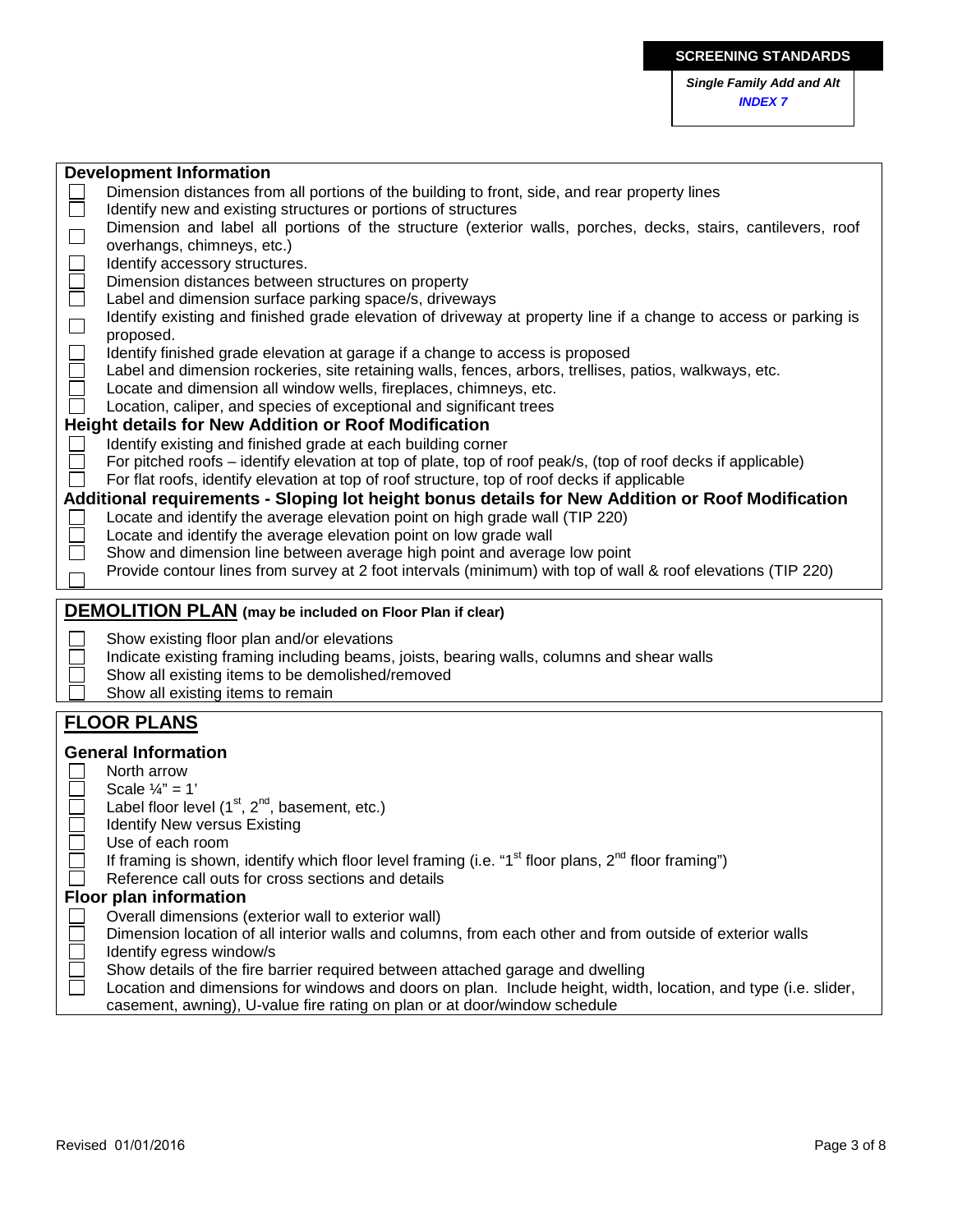*Single Family Add and Alt INDEX 7*

|                   | Show and dimension critical ceiling breaks (i.e. sloped ceiling provisions, soffits, etc.)                       |  |  |  |  |
|-------------------|------------------------------------------------------------------------------------------------------------------|--|--|--|--|
|                   | Locate all smoke detectors                                                                                       |  |  |  |  |
|                   | Locate exhaust fans (including whole house fan if required)                                                      |  |  |  |  |
|                   | Attic access location and size                                                                                   |  |  |  |  |
|                   | Water heater location                                                                                            |  |  |  |  |
|                   | Furnace location                                                                                                 |  |  |  |  |
|                   | Kitchen sink, refrigerator, cooking appliances location                                                          |  |  |  |  |
|                   | Toilet, bath/shower, sink location                                                                               |  |  |  |  |
|                   | Fireplace, bay windows, etc. location and dimensions                                                             |  |  |  |  |
|                   | Show decks, porches, landings, etc.                                                                              |  |  |  |  |
|                   | Identify partial height walls                                                                                    |  |  |  |  |
|                   | <b>Stair information</b>                                                                                         |  |  |  |  |
|                   | Locate stairs                                                                                                    |  |  |  |  |
|                   | Dimension width and landing size                                                                                 |  |  |  |  |
|                   | Indicate rise and run                                                                                            |  |  |  |  |
|                   | Handrail information                                                                                             |  |  |  |  |
|                   | Guard information (rail height and spacing of intermediate rails)                                                |  |  |  |  |
|                   | Headroom height                                                                                                  |  |  |  |  |
|                   | Winding stair requirements                                                                                       |  |  |  |  |
|                   | Spiral stair requirements                                                                                        |  |  |  |  |
|                   | <b>ELEVATION VIEWS</b>                                                                                           |  |  |  |  |
|                   |                                                                                                                  |  |  |  |  |
|                   | <b>General Information</b>                                                                                       |  |  |  |  |
|                   | Scale $\frac{1}{4}$ " = 1'                                                                                       |  |  |  |  |
|                   | Show and label north, south, east, and west elevation views                                                      |  |  |  |  |
|                   | Show and label existing and finished grade lines                                                                 |  |  |  |  |
|                   | Show and label new and existing structures or portions of structures                                             |  |  |  |  |
| $\Box$            | Show and dimensions exterior architectural features (garden windows, bay windows, etc.)                          |  |  |  |  |
| $\Box$            | Show window wells                                                                                                |  |  |  |  |
| $\Box$            | Slope of pitched roofs                                                                                           |  |  |  |  |
|                   | Location of doors and windows                                                                                    |  |  |  |  |
| $\overline{\Box}$ | For pitched roofs – dimension height from existing or finished grade, whichever is lower to top of plate, top of |  |  |  |  |
|                   | roof, top of roof peak, top of roof decks (if applicable) at each building corner                                |  |  |  |  |
| $\Box$            | For flat roofs – dimension height from existing or finished grade, whichever is lower to top of roof structure,  |  |  |  |  |
|                   | top of roof decks (if applicable) at each building corner                                                        |  |  |  |  |
|                   | Height of yard exceptions (decks, porches, stairs) from existing or finished grade, whichever is lower           |  |  |  |  |
|                   | Height of cantilevered portions of structure from grade                                                          |  |  |  |  |

- Height of chimney above structures within 10'
	- Details of open railings on decks if yard or height exceptions used

## **FOUNDATION PLAN (provide the following for all new construction and areas affected such as adjoining areas influencing or modifying loads)**

#### **General Information**

- North Arrow
	- Scale  $\frac{1}{4}$ " = 1'
		- Identify New and Existing

**Floor plan information (continued)**

Reference callouts for cross sections and details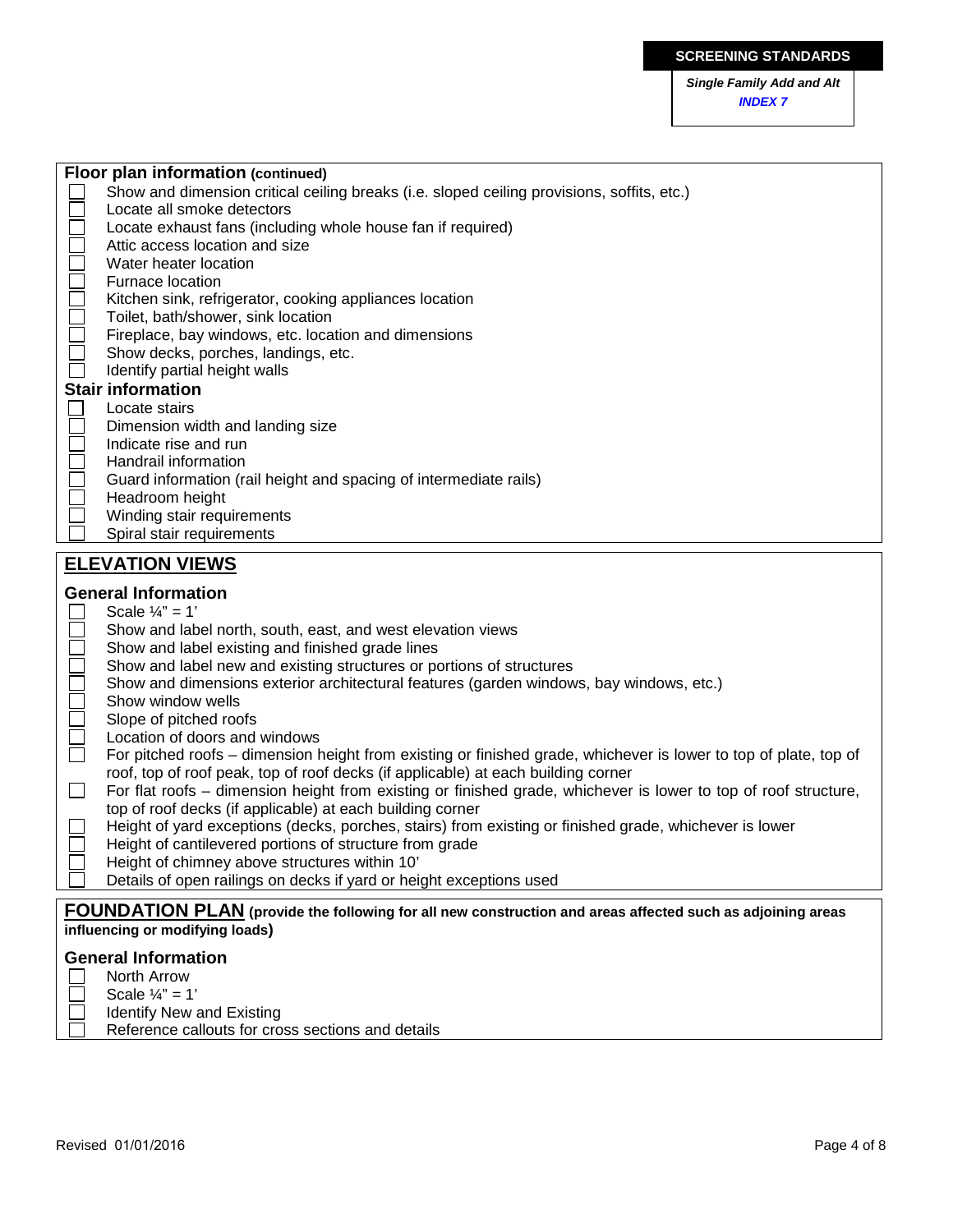#### **Footing and foundation information**

- Overall dimensions
- Location and dimensions of columns from each other
- Dimension and locate spread footings. Specify reinforcement size and quantity
- Dimension continuous footings and foundation walls (width, thickness, and height) or reference detail
- Thickness of slab
- Window wells construction information
- Crawl space vent size and location
- Crawl space access (location and size)
- Show posts below first floor framing
- Locate and identify all steps in footing and / or foundation
- Show hold-down location and size
- Show all first floor framing (size and span of beams and joists, direction of joists)
- Show all cripple walls
	- Show all shearwall / braced wall panels and indicate construction

#### **FLOOR FRAMING PLAN (provide the following for all new construction and areas affected such as adjoining areas influencing or modifying loads)**

#### **General Information**

- North arrow  $\mathbf{L}$
- Scale  $\frac{1}{4}$ " = 1'
- П Reference call outs for cross sections and details
- Identify New and Existing
- Identify floor  $(1<sup>st</sup>$  floor,  $2<sup>nd</sup>$  floor, etc.) and framing level

#### **Framing information**

- Location, size, spacing, and span of framing members (i.e. joists, beams, studs and posts))
- Dimension and size of framing around openings in floors, ceilings, and other horizontal diaphragms
- Locate all bearing walls and supporting floor framing
- П Locate all bearing walls and bearing points from above
- Locate and identify all structural discontinuities, cantilever, offset bearing walls, floor level changes, etc.
- Show hold-downs, or straps location and size
- Show all ledger connections
	- Identify all shearwall and braced wall panels and their schedule

#### **ROOF FRAMING PLAN (provide the following for all new construction and areas affected such as adjoining areas influencing or modifying loads)**

#### **General Information**

- North arrow
- Scale  $\frac{1}{4}$ ' = 1'
- Identify New and Existing
	- Reference call outs for cross sections and details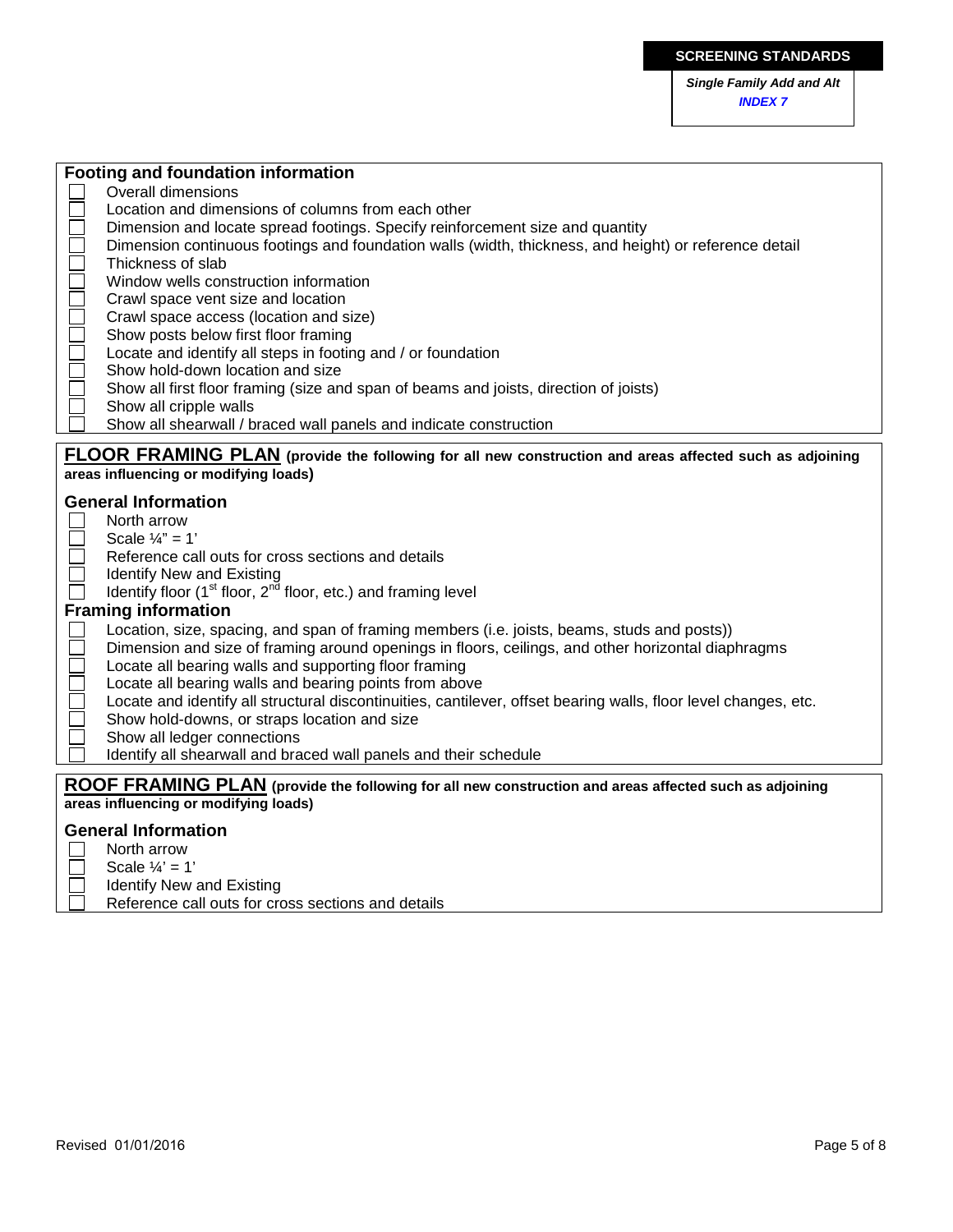*Single Family Add and Alt INDEX 7*

| <b>Framing information</b>                                                                                                            |  |  |  |  |
|---------------------------------------------------------------------------------------------------------------------------------------|--|--|--|--|
| If using conventional framing                                                                                                         |  |  |  |  |
| Specify ridge beam size and span                                                                                                      |  |  |  |  |
| Show location of collar ties, rafter ties or clips (if used)                                                                          |  |  |  |  |
| $\Box$<br>Specify rafter size, spacing, and span                                                                                      |  |  |  |  |
| Specify header sizes and span                                                                                                         |  |  |  |  |
| If using pre-manufactured trusses                                                                                                     |  |  |  |  |
| Location of girder truss, hip master                                                                                                  |  |  |  |  |
| $\Box$<br>Specify truss span, spacing, type (common, scissor, gable end, etc.)                                                        |  |  |  |  |
| For all framing types                                                                                                                 |  |  |  |  |
| Show all bearing members below (walls, beams, headers, etc.) giving size and span                                                     |  |  |  |  |
| Specify size of framing around roof openings                                                                                          |  |  |  |  |
| Indicate pitch of roof/s                                                                                                              |  |  |  |  |
| Location of roof openings (skylights, chimneys, etc.)                                                                                 |  |  |  |  |
| 38888<br>Dimension all eaves                                                                                                          |  |  |  |  |
|                                                                                                                                       |  |  |  |  |
| <b>Building Section</b>                                                                                                               |  |  |  |  |
| A "Building Section" is a cross-sectional view (exterior wall to exterior wall) through a building (foundation to ridge), intended to |  |  |  |  |
| illustrate the vertical relationship of significant building spaces.                                                                  |  |  |  |  |
| Note:                                                                                                                                 |  |  |  |  |
| 1. Floor plans must show the location of the section cut and reference the Building Section.                                          |  |  |  |  |
| When multiple conditions are proposed and clarity is critical in order to show code compliance (such as unusual ceiling<br>2.         |  |  |  |  |
| conditions), multiple building sections or partial sections may be appropriate.                                                       |  |  |  |  |
| Detailed information, such as insulation levels or a stair section, may be on the Building Section as long as the proposal is<br>3.   |  |  |  |  |
| clear.                                                                                                                                |  |  |  |  |
| <b>General Information</b>                                                                                                            |  |  |  |  |
| Min. $1/4$ "=1'-0" scale.                                                                                                             |  |  |  |  |
| Reference call-outs to construction details.                                                                                          |  |  |  |  |
| Dimension distance from floor to floor.                                                                                               |  |  |  |  |
| Ceiling height dimensions. (When using sloped ceiling provision, provide detailed dimensions)                                         |  |  |  |  |
| Detailed dimensions if collar ties used.                                                                                              |  |  |  |  |
| $\Box$ $\Box$ $\Box$ $\Box$ $\Box$<br>Specify roof pitch / slope.                                                                     |  |  |  |  |
| Clearly identify new and existing construction, and construction details specifying the connection of new to                          |  |  |  |  |
| existing                                                                                                                              |  |  |  |  |
| Illustrate unusual conditions (lofts, raised floor areas, unusual ceiling configurations, etc.)                                       |  |  |  |  |
|                                                                                                                                       |  |  |  |  |
| Construction Details (Provide the following for all new construction, as well as connection between new and                           |  |  |  |  |
| existing construction)                                                                                                                |  |  |  |  |
| A "Construction Detail" is an enlarged view (usually sectional) of a critical construction element, intended to                       |  |  |  |  |
| clearly show code conformance.                                                                                                        |  |  |  |  |
| <b>General Information</b>                                                                                                            |  |  |  |  |
| Minimum $\frac{1}{2}$ " = 1' (3/4" = 1' or larger is commonly used for construction detail so detail is clearly presented)            |  |  |  |  |
|                                                                                                                                       |  |  |  |  |
| Identify New and Existing                                                                                                             |  |  |  |  |
| <b>Stair Detail</b>                                                                                                                   |  |  |  |  |
| Rise and run dimensions (Winders, spirals, or other unusual stairways may require a detailed plan view as                             |  |  |  |  |
| well).                                                                                                                                |  |  |  |  |
| Dimension headroom height                                                                                                             |  |  |  |  |
| Handrail information (grasp requirements, extensions, returns, and height)                                                            |  |  |  |  |
| Guardrail information (height and spacing of intermediate rails)                                                                      |  |  |  |  |
| Fire protection under stair ( if enclosed)                                                                                            |  |  |  |  |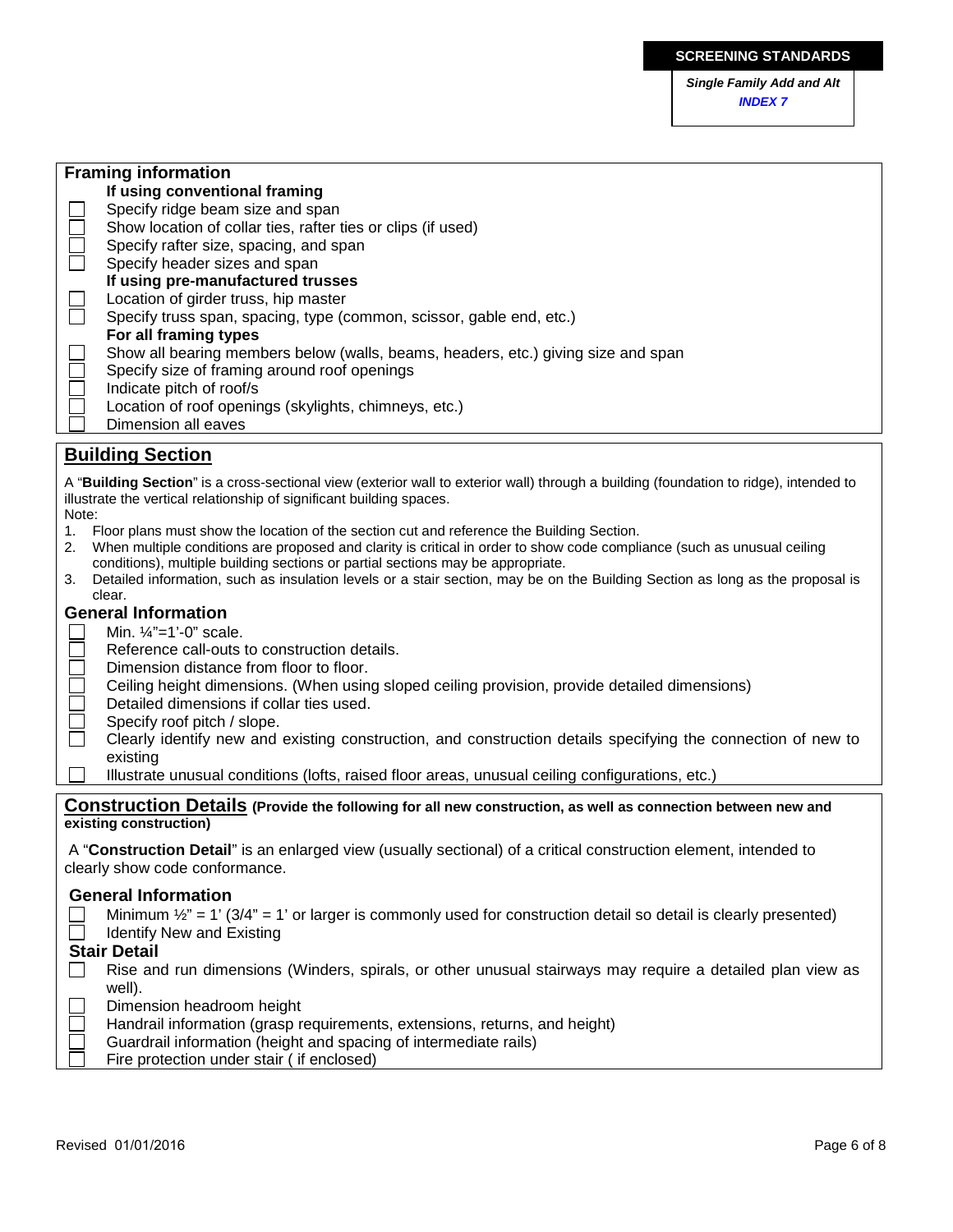*Single Family Add and Alt INDEX 7*

|   | <b>TYPICAL WALL SECTION</b> (extending from roof to foundation/basement wall)                                 |  |  |  |  |
|---|---------------------------------------------------------------------------------------------------------------|--|--|--|--|
|   | <b>Roof Detail</b>                                                                                            |  |  |  |  |
|   | Dimension eave                                                                                                |  |  |  |  |
|   | Show gutter, specify type                                                                                     |  |  |  |  |
|   | Show roof drainage methods                                                                                    |  |  |  |  |
|   | Show roof/ attic venting                                                                                      |  |  |  |  |
|   | Show all locations for insulation R-value, and type (batt, rigid/thickness, etc.)                             |  |  |  |  |
|   | Show fire protection at eave (if appropriate)                                                                 |  |  |  |  |
|   | <b>Wall Detail</b>                                                                                            |  |  |  |  |
|   | Size and number of top and bottom plates                                                                      |  |  |  |  |
|   | Stud sizing and spacing                                                                                       |  |  |  |  |
| П | Exterior side: Siding, weather protection, structural sheathing (thickness and material), Veneer type (brick, |  |  |  |  |
|   | stone) thickness, and attachment. Fire resistive assembly if appropriate.                                     |  |  |  |  |
|   | Interior side: Insulation R-value and type; Wall covering material and thickness (usually gypsum wall board)  |  |  |  |  |
|   | <b>Floor Detail</b>                                                                                           |  |  |  |  |
|   | Sheathing material and thickness                                                                              |  |  |  |  |
|   | Location of framing members                                                                                   |  |  |  |  |
|   | Foundation information or reference to separate detail                                                        |  |  |  |  |
|   | Crawl space heights                                                                                           |  |  |  |  |
|   | Vapor barrier material and thickness                                                                          |  |  |  |  |
|   | Perimeter slab and below grade wall insulation and R-value if applicable                                      |  |  |  |  |
|   | <b>Foundation/Basement Wall/Retaining Wall Details</b>                                                        |  |  |  |  |
|   | Fully dimension                                                                                               |  |  |  |  |
|   | Detail all differing conditions (reference to detail required on foundation plan)                             |  |  |  |  |
|   | Specify footing depth below grade                                                                             |  |  |  |  |
|   | Specify maximum backfill                                                                                      |  |  |  |  |
|   | Indicate depth of cut in relationship to property line                                                        |  |  |  |  |
|   | Specify re-bar location and size                                                                              |  |  |  |  |
|   | Specify sill plate size and material                                                                          |  |  |  |  |
|   | Specify anchor bolt size and spacing and washer size                                                          |  |  |  |  |
|   | Footing drain location, size (at exterior wall)                                                               |  |  |  |  |
|   | Spread footing detail/s - post size, connections to footing, framing above                                    |  |  |  |  |
|   | <b>Shearwall Details</b>                                                                                      |  |  |  |  |
|   | Show all Shearwall / Braced wall Panels, show construction and assembly details                               |  |  |  |  |
|   | Floor to floor/roof load transfer methods                                                                     |  |  |  |  |
|   | <b>Shearwall Schedule (see Appendix A)</b>                                                                    |  |  |  |  |
|   | Sheathing material, thickness                                                                                 |  |  |  |  |
|   | Required nail size, spacing<br>Top and bottom plate connection to diaphragm (roof, floor, etc)                |  |  |  |  |
|   | Floor to floor transfer details (hold down strap details)                                                     |  |  |  |  |
|   | Diaphragm to shearwall connections                                                                            |  |  |  |  |
|   | Max Capacity values                                                                                           |  |  |  |  |
|   | <b>Miscellaneous Details</b>                                                                                  |  |  |  |  |
|   | Rockery / ecoblock cross section                                                                              |  |  |  |  |
|   | Collar tie connection details if not provided somewhere else in plan set                                      |  |  |  |  |
|   | Rated wall construction details                                                                               |  |  |  |  |
|   |                                                                                                               |  |  |  |  |